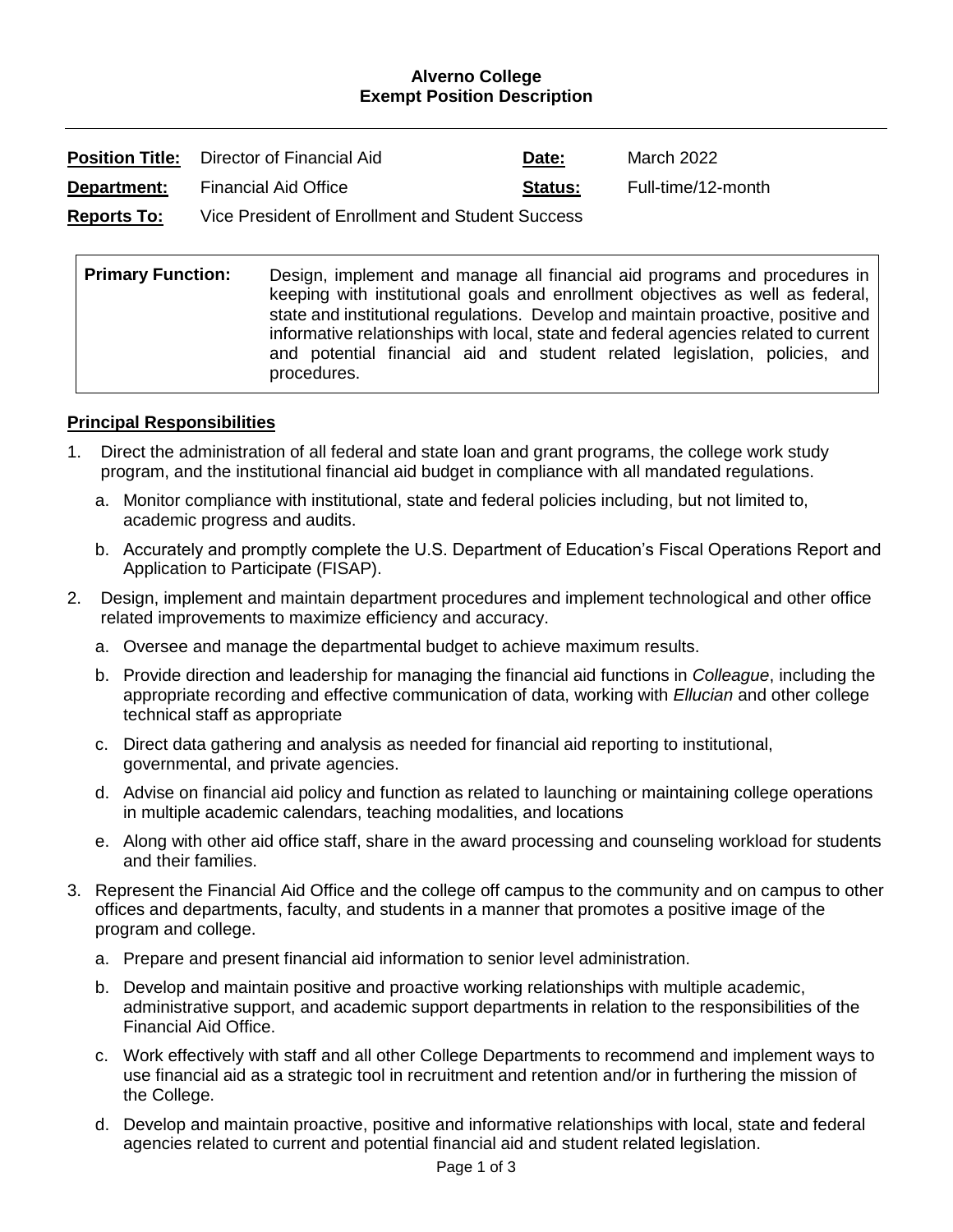- 4. Maintain a student-centered, student friendly office.
	- a. Develop, implement and maintain programming which will assist students with financial planning.
	- b. Meet with students and parents to resolve issues, propose options, and communicate financial aid policies and procedures.
- 5. Participate in department meetings, committees, and official College functions when appropriate.
- 6. Demonstrate a commitment to SOARING values.
- 7. Be respectful of the College's vision of a balanced and healthy lifestyle strategy, which includes the Seven Dimensions of Wellness: Career, Emotional, Environmental, Intellectual, Physical, Social, and Spiritual.
- 8. Comply with safety procedures and maintain clean and orderly work areas.
- 9. Perform other tasks as necessary to support the mission of the College.

### **Supervisory Duties**

Manage staff through setting an environment of creativity and growth so that each employee maximizes the department's goals. Carry out supervisory responsibilities in accordance with the College's policies and applicable laws. Responsibilities include interviewing, hiring, training and developing employees; planning, assigning, and directing work; appraising performance; rewarding and disciplining employees; addressing complaints and resolving problems.

### **Qualifications**

- 1. Master's degree is preferred.
- 2. Minimum 5 years of progressive responsibilities in financial aid with a proven track record including familiarity with policies related to awarding of institutional funds and federal and state regulations pertaining to financial aid.
- 3. Previous managerial experience with professional staff.
- 4. Excellent oral, written and interpersonal skills including the ability to speak effectively before groups, respond professionally and in a timely manner to questions or requests, and write reports and correspondence.
- 5. Must have the ability to research, read, understand, and accurately implement and follow financial aid regulations.
- 6. Requires strong organizational skills and the ability to multi-task, prioritize, and work with frequent interruptions. Must have the ability to professionally respond to variations in schedules and plans and develop innovative approaches and ideas to meet challenges.
- 7. Requires the ability to work with and maintain confidential information.
- 8. Working knowledge of Microsoft Office (Word, Excel, Access, and Outlook) and database systems.
- 9. Willingness and ability to occasionally travel and work some evenings and weekends.
- 10. Valid driver's license with a driving record that meets the qualifications of an Alverno driver is required.
- 11. Requires the ability to talk, hear, and freely move around the facility. The employee is frequently required to sit. Must have the ability to bend and lift as associated with normal filing and storage procedures.

## **Work Environment**

General office environment with activity peaks related to the academic calendars, fiscal year, and state and federal reporting timelines